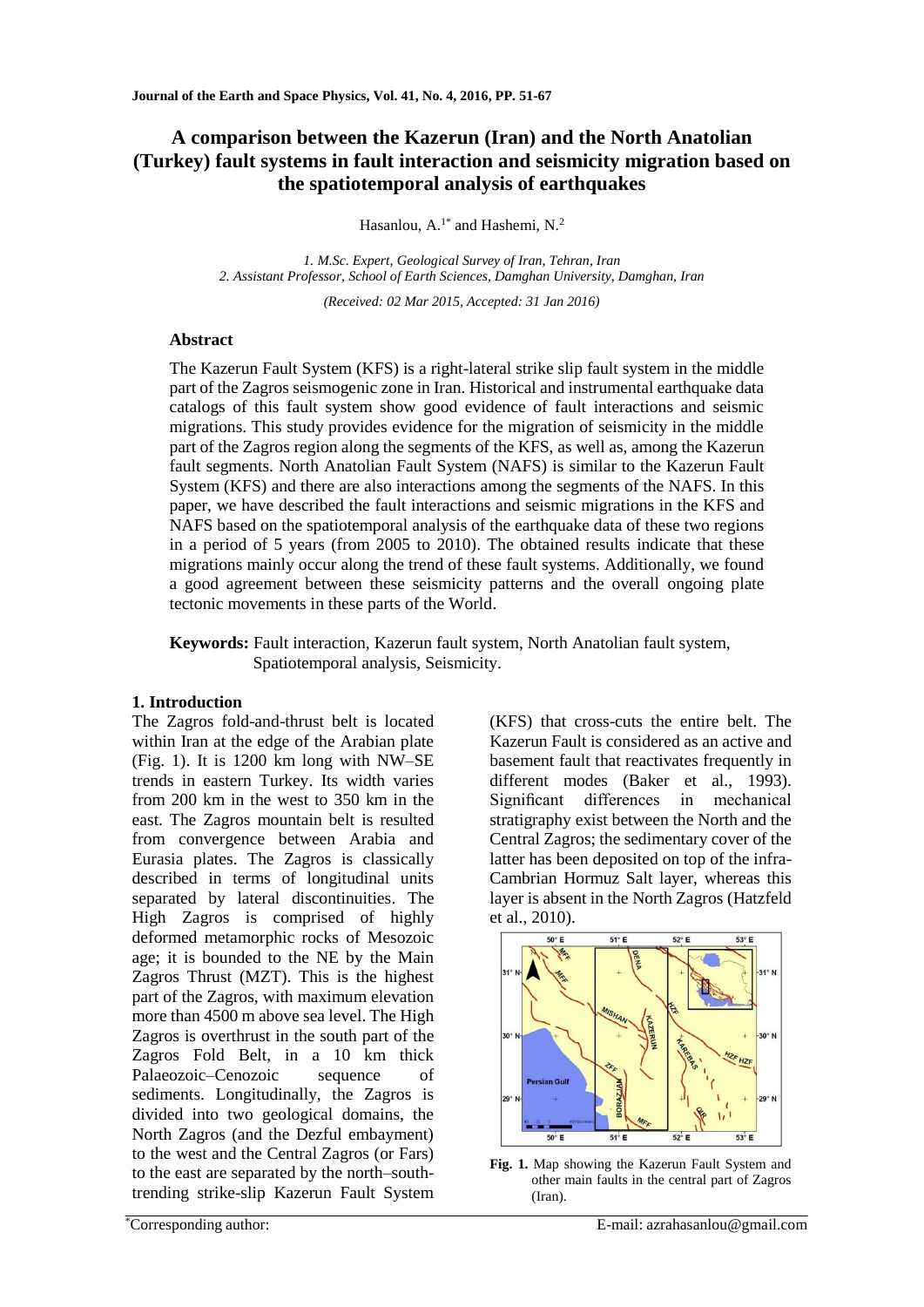The Kazerun Fault System separates the North Zagros from the Central Zagros and crosscut the entire Zagros belt at a high angle. It is comprised of several roughly north–south-trending right-lateral strike-slip faults. The Kazerun Fault itself is composed of three north–south-trending segments: the Dena, Kazerun and Borazjan segments, which all terminate to the south with a northdipping reverse fault (Authemayou, 2005, 2006; Falcon, 1969) with equivalent length (~100- km-long). They have similar shapes with a general N170°– 180°E trend and southern terminations bent southeastward (Authemayou, 2005). On the basis of geological maps, present morphotectonic features of the region and field evidence, the Kazerun Fault Zone has an N-S trend. These are distinguished on the basis of their geometry and their effect on the Zagros sediments and adjacent structures. The segments from north to south are termed the Sisakht, Yasuj, Kamarij, and Burazjan segments. All but the Yasuj sector act as transfer faults or lateral ramps making connection among the different segments of the Zagros deformation fronts, i.e., the High Zagros and Mountain Front faults (Sepehr and Cosgrove, 2005). The Sisakht, Kamarij, and Burazjan segments are characterized by a major downwards to the west and also by the termination of folds against the fault zones. The Kazerun Fault is associated with exhumation of Hormuz Salt (Talbot and Alavi, 1996) and modifies the trend of folds adjacent to it. The KFS and the other north– south-trending faults are probably inherited from a Cambrian tectonic event that affected the Arabian platform because it controls the distribution of Hormuz Salt, which is present to the east of the fault system but not to the west (Talbot and Alavi, 1996; Sepehr and Cosgrove, 2005). It was reactivated as early as in the Middle Cretaceous (Koop and Stoneley, 1982). The total offset along the Kazerun Fault is a matter of debate, varying from 5 km (Pattinson and Takin, 1971) or 8.2 km (Authemayou 2006) to 140 km (Berberian, 1995), depending, on the markers used to quantify strike-slip motion. This large difference in displacement results in inferred slip rates of  $1-15$  mm a  $^{-1}$ . Careful mapping of the active faults and of the lateral offsets along the various segments of the fault together with precise dating of fans

yields a slip rate of  $3.1-4.7$  mm  $a^{-1}$  on the Dena Fault and  $1.5-3.2$  mm  $a^{-1}$  on the Kazerun Fault (Authemayou et al., 2009). The southernmost segment, the Borazjan Fault, seems to have a dominant dip-slip motion (e.g., Oveisi et al., 2009). East of the Kazerun Fault, the Kareh-Bas Fault is very active and is accommodated with  $5.5$ mm  $a^{-1}$ of right-lateral strike slip; the Sabz-Pushan Fault in contrast appears inactive, and the Sarvestan Fault is also accommodated only with little motion.

The onset of strike-slip motion on the main recent Fault is probably of Late Miocene age and therefore synchronous with an increase in the shortening rate within the Zagros and the general tectonic readjustment observed throughout Iran (Allen et al., 2004). The onset of motion on both the Dena and Kazerun segments is more recent, probably c. 3 Ma and it is much younger (c. 0.8–2.8 Ma) for the Kareh-Bas Fault (Authemayou, 2006; Authemayou et al., 2009).

The Borazjan segment, with a length of about 180 km, is located south the Kazerun segment with a right– stepping gap. Hessami and Jamaly (1996) consider the Borazjan fault zone and the Kazerun fault as two segments of a single structure (Fig. 1). The Borazjan segment of the KFS system has a left stepping arrangement and does not overlap the Kamarij segment. It acts as an oblique lateral ramp, decoupling the deformation to its west from that in the Fars Borazjan Fault. The only possible way to estimate net lateral displacement along the zone is to correlate it with about 10 km of lateral bending of the Gisakan - Takab anticline between terminations of the Kazerun and Borazjan zones (Bachmanov et al., 2004). The KFS is seismically active (Baker et al., 1993; Berberian, 1995; Talebian and Jackson, 2004). Clearly, most of the seismicity and especially the earthquakes with the largest magnitude are occurred on the central segment of the Kazerun Fault. The three largest (M>6) instrumental earthquakes were located on the Kazerun segment and the Kareh-Bas and Sabz-Pushan faults. Very little activity is observed on both the Dena and Borazjan faults, and no activity is associated with either the High Zagros Fault or the Sarvestan Fault. The depth of the reliably located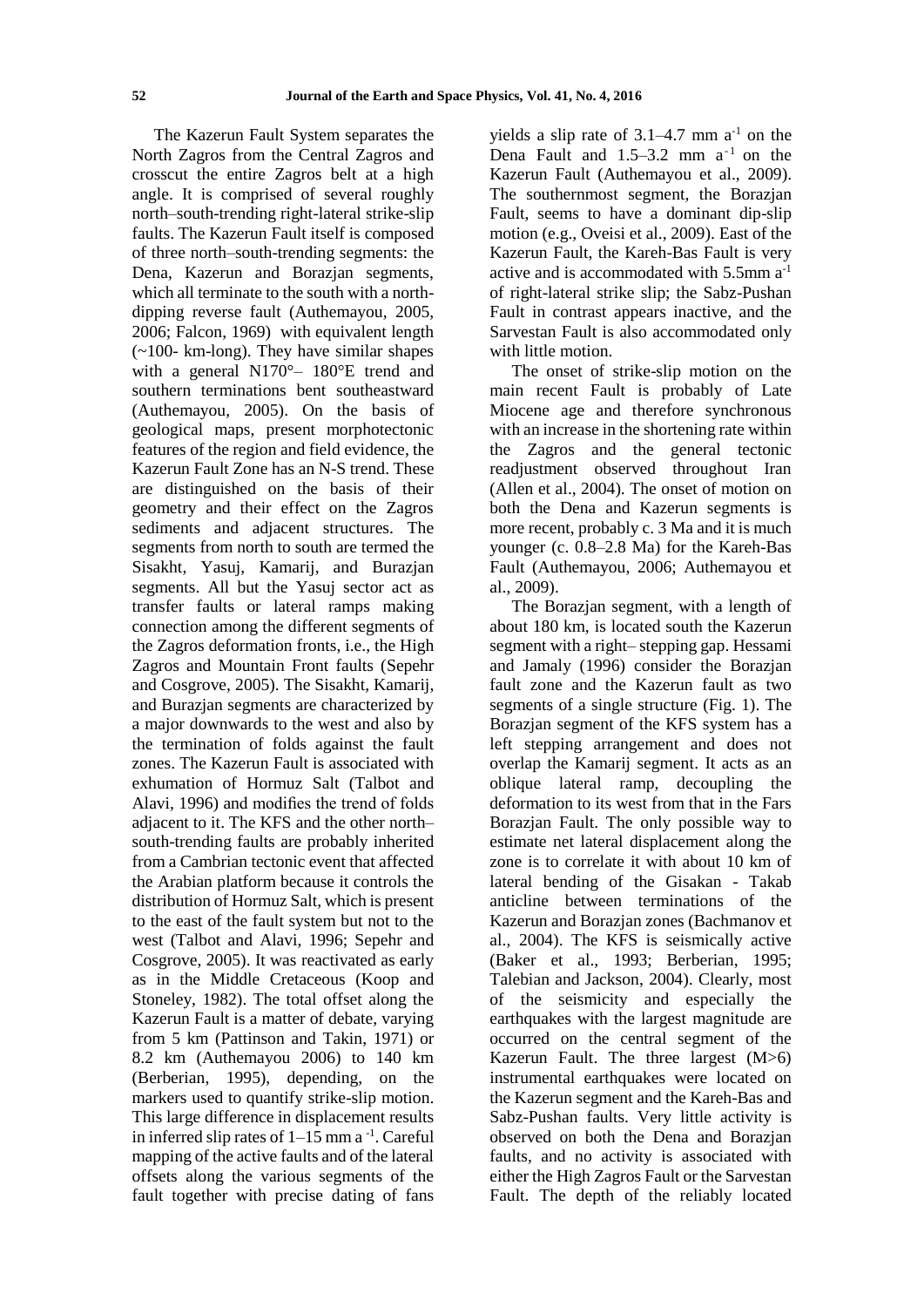earthquakes associated with the KFS is  $9\pm4$ km, which probably makes them connected to the basement. Most mechanisms are strike-slip on the Kazerun, Kareh-Bas and Sabz-Pushan faults. Reverse mechanisms are associated with the Mountain Front Fault, on both sides of the KFS. A few reverse mechanisms are also associated with the Borazjan segment, which suggests that it is not an active strike-slip fault but more probably a trans-pressive lateral ramp (e.g., Oveisi et al., 2009). The KFS is seismically active with a peak activity along its central part, where  $I > VIII$ , the historical earthquakes have been reported (Berberian, 1981).

These inherited fractures were activated during Permian and Mesozoic sedimentation. This results in a change of the mechanical behaviour of the lithostratigraphic horizons. Because the KFS marks the boundary of the Hormuz Salt layer in the Central Zagros, during collision, the fault plays the role of a lateral ramp for the Fars arc. A lateral ramp generally implies transpressional motion as observed along the Borazjan segment. This can be interpreted as the active part of the Kazerun Fault lateral ramp. The southward propagation of this segment can be detected by a structural study of the Mand anticline. The bending of this large coastal anticline suggests the presence of a hidden segment of the KFS bounding in the Mand fold to the west. As the Mand anticline is a Plio-Quaternary fold, the propagation of the Kazerun Fault lateral ramp must be very recent (Hatzfeld et al., 2010).

If the Kazerun Fault is a lateral ramp of the Fars arc, the fault motion must be restricted to the cover. However, the seismic activity localized along the Kazerun segment implies basement faulting because earthquakes are probably located in the basement and, thus, it plays an important role in the Kazerun Fault System in the Zagros deformation.

In comparision, the dextral North Anatolian Fault System (NAFS) extends for over 1000 km from the compressive tectonic domain of eastern Anatolia to the broad and diverse tectonic domain of the western Anatolian, Marmara and Aegean regions (Fig. 2). For most of its length, the transform has a typical strike– slip fault zone morphology, charactrized by a narrow rift zone (Sengor, 1979).



**Fig. 2.** Seismotectonic Map of Turkey showing the major active faults of the region and the epicentral distribution of earthquakes.



**Fig. 3.** Seismotectonic Map of southern Zagros (Iran) showing the major active faults of the region and the epicentral distribution of earthquakes.

In the west of Bolu, the NAFS splits into northern and southern sub-parallel branches in a broad extensional deformation zone incorporating the Marmara- northern Aegean region (McClusky et al., 2000). Sengor et al. (2004) suggested that the NAFS has displayed cyclical seismic behaviour, with century – long cycles beginning in the east and progressing westward, since the seventeenth century.

The NAFS is separated into two segments. One of them is Elmali Segment in east Yedisu Basin and Kizilcubuk village. The other is Kargapazari Segment, located in the Elmali Segment and Karliova Triple Junction. The Elmali segment is begun from east of the Yedisu Basin and continues 30 km, where it is elongated with N70W / E-W orientation. Two sub-segments are defined for Elmali segment based on the surface rupture geometry. The western sub-segment is elongated with N70W orientation about 15 km long. Kaynarpinar, the eastern subsegment, is also elongated with E-W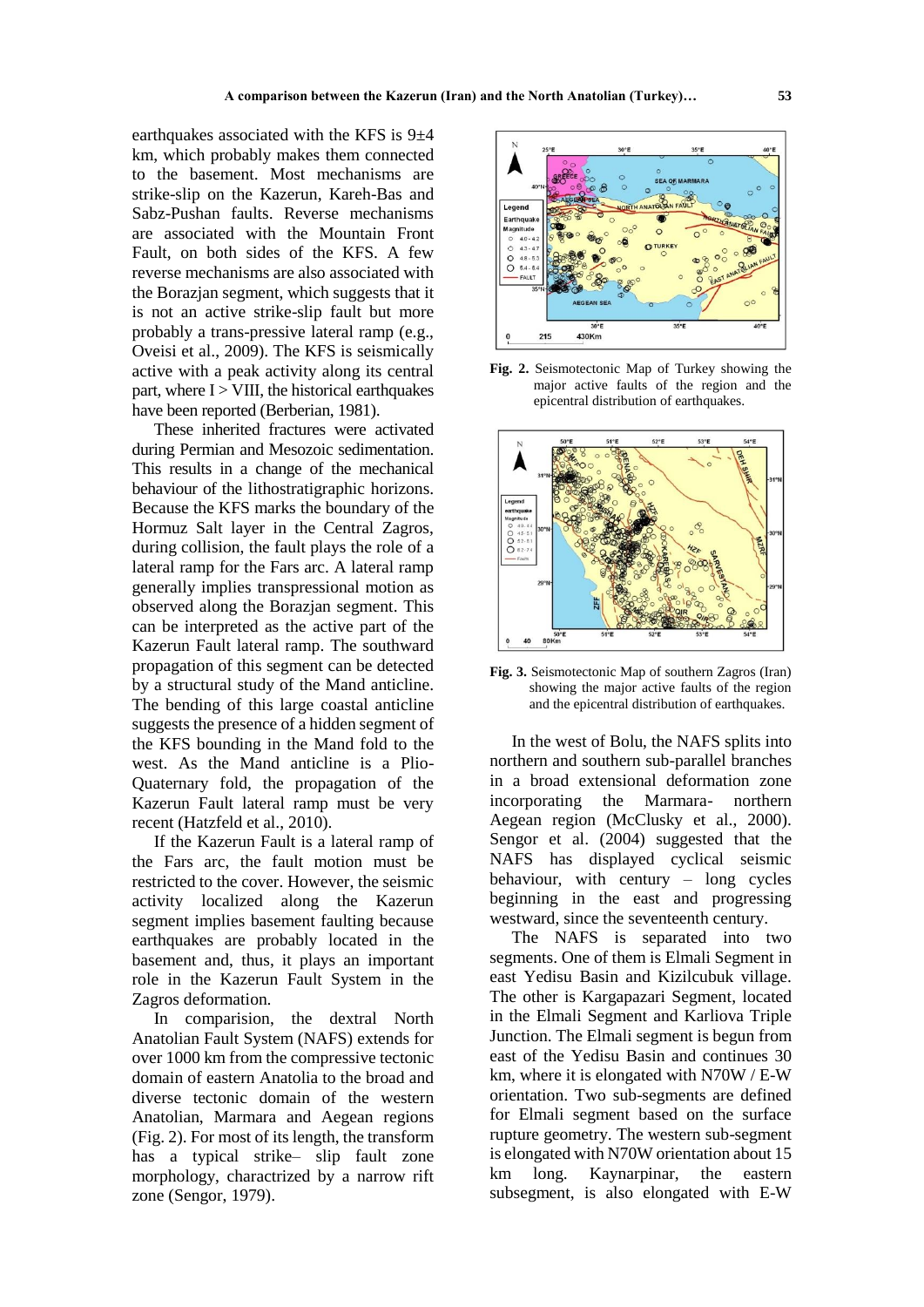orientation about 15 km long. The 25 kmlong Kargapazari segment is oriented in N65-70 direction between Kizilcubuk village and the Karliova Triple Junction (Sancar et al., 2008)

Okay et al. (2000) proposed that the Northern strand is consisted of three segments under the northern Marmara Sea. These are, from west to east, the submarine part of Ganos Fault (15 km), Central Marmara Fault (105 km) and North Boundary Fault (45 km).

The main goal of this article is a comparison of seismic data to find fault interaction and migration between the segments of KFS and NAFS by spatiotemporal analysis of earthquakes.

#### **2. Geology and Tectonic Setting**

The general tectonic setting of the Iranian and Turkey regions and the tectonic displacements vectors at different parts of these two regions are shown in Figure 4. Iran is located within the interaction zone between the Arabian and Eurasian plates currently converge at 30 mm/yr. Since the Miocene, continental collision resulted in formation of the NW-trending Zagros foldthrust belt that accommodates c.a. 10 mm/yr of NNE-trending shortening. The present morphology of the Zagros region is the result of a geological history including a

platform setting during the Paleozoic; a Tethyan rifting phase in the Permian-Triassic; a passive continental margin setting (with seafloor spreading to the northeast) in the Jurassic-Early Cretaceous; Tethyan subduction to the north-east and obduction in the Late Cretaceous; and finally Arabia-Eurasia collision during the Neogene.

The KFS is generally interpreted as an inherited fracture of an old tectonic event affecting the Arabian platform. Such inherited fractures are observed in several places in both the Zagros and the Arabian platform across the Persian Gulf, whereas we observe motion and seismicity only on parts of the fractures located within Zagros and only around the Kazerun zone. This focus of seismicity could be either due to a non-homogeneous state of stress within the Zagros or to the fact that the Zagros part of the Arabian platform is more brittle (it is thinner) than the remaining parts. The thick sedimentary sequences of the Zagros basin contain rocks ranging in age from the Cambrian to the present. The geological evidence also suggests that the region was a part of the passive continental margin, which subsequently underwent rifting in the Permo-Trias and collision in the Late Tertiary (Berberian, 1981; Beydoun et al., 1992; Stocklin, 1974).



**Fig. 4.** Map showing the general tectonic setting and the direction of tectonic displacement vectors within Iran and Turkey (Vernant et al., 2004).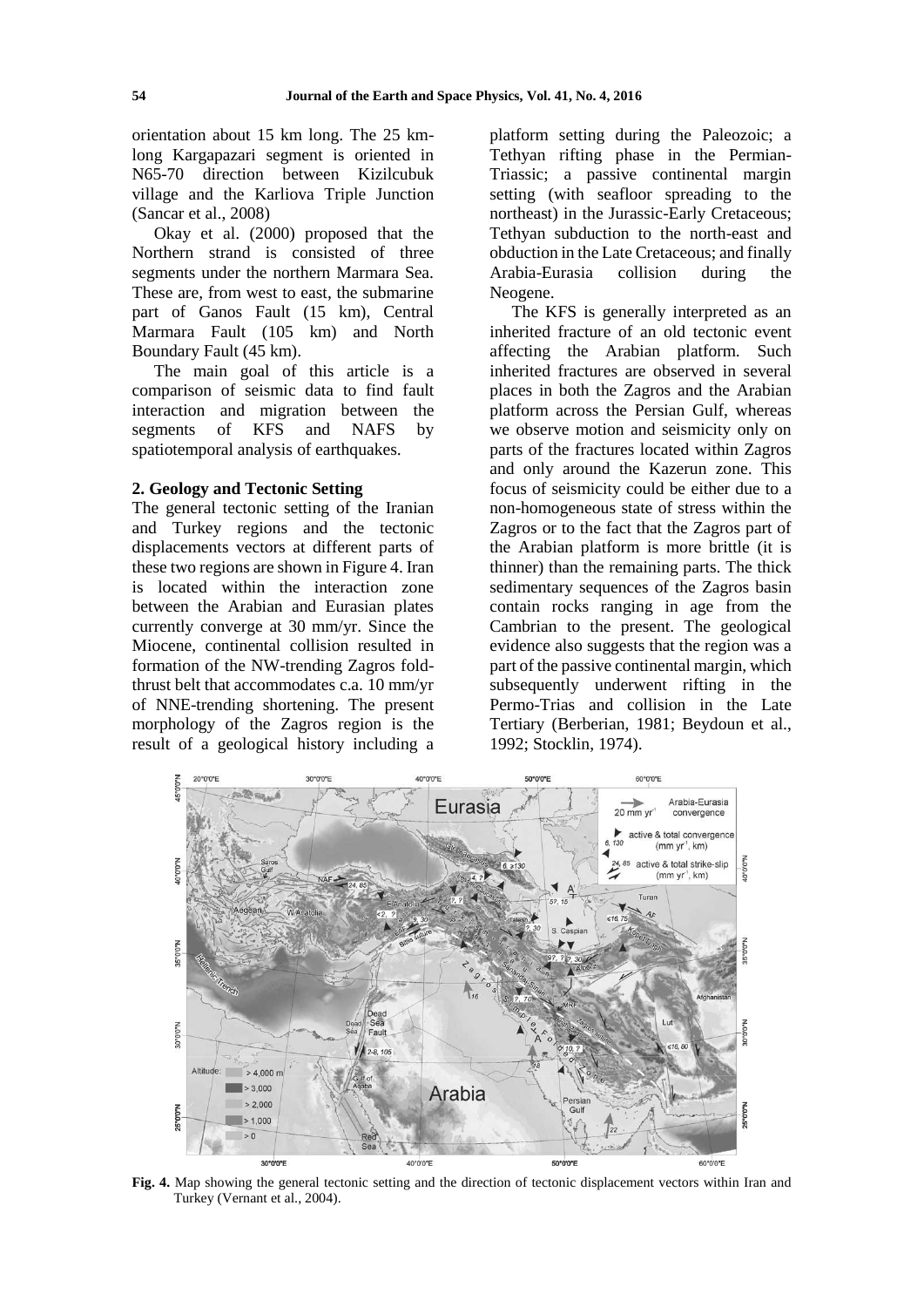During the Palaeozoic, Iran, Turkey and the Arabian plate (which now has the Zagros belt situated along its northeastern border) together with Afghanistan and India, made up the long, very wide and stable passive margin of Gondwanaland in the Paleo-Tethys Ocean to the north (Berberian and King, 1981).

By the Late Triassic, the Neo-Tethys Ocean had opened up between Arabia (which included the present Zagros region as its northeastern margin) and Iran, with two different sedimentary basins on either side of the ocean (Berberian and King, 1981). These two plates later converged as a result of the north- easterly subduction of the Neo-Tethys oceanic crust, a process which led to the Tertiary continent–continent collision between Arabia and Iran and the formation of the present day Zagros Mountains. In the Zagros belt, the approximate locations and geometries of the basement faults have been defined using geodetic survey, more or less precise epicenter/hypocenter locations, as well as topographic and morphotectonic analyses (Berberian, 1995). The southeastern part of the thrust belt is affected by the north-trending, right lateral Kazerun Fault System (KFS) stretching from the Main Reverse Fault. GPS measurements indicate that the Arabian and Eurasian plates converge at 21 mm/yr around 50◦E (Authemayou, 2005).

At this longitude, the Zagros records a NNE trending shortening rate of about 10 mm/yr that is oblique with respect to the main fold-and-thrust belt strike (Vernant et al., 2004). The inversion of focal mechanisms from small and moderate earthquakes shows a consistent N020°–030° compression with a low ratio between differential stresses (Lacomb et al., 2011; Talebian and Jackson, 2002, 2004). The mean direction of the P axes, which could be associated with the shortening, is deduced from all the focal mechanisms, with trends consistently in a NE- SW direction (Tatar et al., 2004) and the direction  $\sim N 10^{\circ}$  of Nuvell Arabian plate motion relative to Eurasia. This does not take into account the motion of Central Iran with respect to Eurasia.

The roughly east–west trending NAFS is a 1,500 km-long dextral transform fault that accommodates western extrusion of the

Anatolian plate resulting from the collision of the Arabian plate in the eastern Anatolia along with the sinistral East Anatolian Fault Zone. Geological and morphological evidences suggested that NAFS is originated 10 Ma ago in eastern Anatolia and has propagated westward over the past 10 Ma (Sengor et al., 1985; Barka, 1992; Armijo et al., 1999, 2002; Hubert-Ferrari et al., 2002).

The North Anatolian Fault Zone (NAFZ) developed during the Neotectonic period in response to intra-continental convergence following the Late Miocene collision of the Arabian promontory with Eurasia (McKenzie, 1978; Dewey and Sengor, 1979; Sengor et al., 1985; Barka, 1992).

It extends from Karliova Triple Junction (KTJ) in the east to the Northern Aegean Sea. The NAFS and the conjugate East Anatolian Fault delimit a block, Anatolia, which is moving westward, pushed by the collision between Arabia and Eurasia. The most recent GPS data suggest a rate of  $22 \pm$ 3 mm/yr for the NAFS (Straub et al., 1997; McClusky et al., 2000).

The NAFS is a significant plate boundary and is active with destructive earthquakes at the western end near Istanbul metropolis. The observation and location of the micro seismic activity as well as monitoring other physical changes in the upper and lower crust in the area is a prerequisite for monitoring and possible prediction of destructive future earthquakes (Bekler et al., 2008). The North Anatolian transform fault system appears to have originated as a consequence of the Arabia- Anatolia collision during the Late (or Middle) Miocene, when the Anatolian Plate formed and was wedged out into the oceanic tract of the eastern Mediterranean from the converging jaws of Arabia and Eurasia to prevent excessive crustal thickening in eastern Anatolia. The westerly motion of Anatolia, with respect to Eurasia and Africa, caused a great change in the tectonic evolution of the eastern Mediterranean, giving rise to the Aegean extensional regime and to internal deformation of Anatolia (Sengor, 1979). He added that the crust along the fault zone is thinner than normal. The transform probably originated sometime between the Burdigalian and the Pliocene and has offset about 85 km.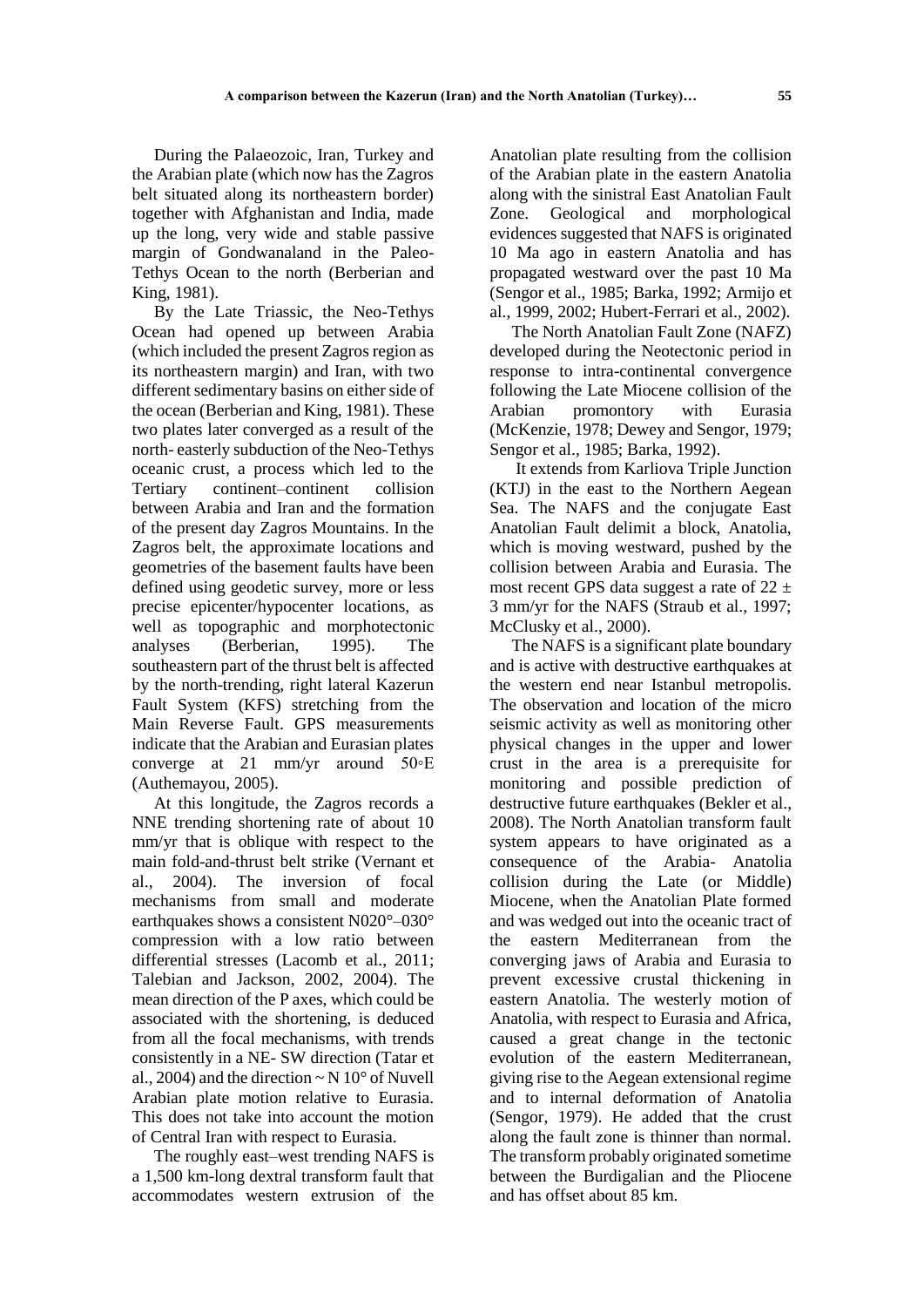These different tectonic regimes are the result of diffential indentation of the Anatolian accretionary collage by the northward movement of the Arabian Plate and the tectonic escape of these terranes by a combination of westward push and suction into the southward-retreating Aegean Trench (Bektas et al., 2007). Zhu et al. (2006) suggest that there is general trend of westward crustal thinning from 36 km in central Anatolia to 28-30 km in the central Menderes.

## **3. Interactions between Adjacent Faults**

The segmentation of strike-slip fault systems plays a critical role in controlling the location, orientation and length of fault splays (Segall and Pollard, 1980). These splays, in turn, impact the distribution of damage and the geometrical and statistical properties of secondary fault networks around strike-slip faults (Flodin and Aydin, 2004; Myers and Aydin, 2004). Moreover, the fault architecture affects the repartition of slip and stress along fault systems, with important consequences for damage zone distribution (Cartwright et al., 1995; Knott et al., 1996; Finzi et al., 2009). Finally, fault segmentation controls the development of fault core formed preferentially in stepovers because of high strain levels therein. This is critical for fluid flow in the subsurface since damage zones have typically higher permeability than the parent rock whereas fault cores have usually lower permeability (Caine et al., 1996; Jourde et al., 2002; Aydin and Schultz, 1990; Odling et al., 2004).

Fault interactions can increase or decrease stress at other faults, and thereby trigger or delay earthquakes on them. This is called the effect of earthquake triggering or delaying (King, et al., 1994; Hodgkinson, et al., 1996; Zhang, et al., 2003).

It is now widely accepted that brittle faults start from a series of short en echelon arrays and grow by linkage of the neighboring segments (Segall and Pollard, 1980; Cartwright et al., 1995; Myers and Aydin, 2004; Kim et al., 2004). It then follows that steps are destroyed by throughgoing planar surfaces to produce more continuous and smoother fault segment geometry at larger scales while new segments achieve a greater capability to interact with each other at a greater distance (Aydin and Schultz, 1990; Scholz, 2002).

When considering the possibility that an earthquake may propagate from one fault to the next, it seems reasonable to conclude that this will depend on how strongly the faults are interacting. Geological studies of faults especially in geometrical analysis have been proposed different parameters which govern fault interactions. Each parameter will have a special effect on the geometrical relationship between faults and iteration between the faults. Effective parameters in fault interaction include the geometry of each fault and rheological properties of rocks.

Since earthquake interactions between faults are scale invariant (Mouslopoulou and Hristopulos, 2011), a better understanding of the occurrence of large earthquakes in fault systems may be achieved through further analysis of micro-earthquake data sets. This is what we propose to do here.

In this article, we discussed about fault interactions and relationship between seismicity and faults. We want to show that fault interaction can trigger earthquake and seismic energy near other faults. This kind of interaction is stress triggering. We have stress transfer and change. The effect of the stress change on time of earthquake recurrence can be cast as a change in the probability of further events. Cumulative stress changes are resulted from large earthquakes and steady deep slip on the North Anatolian fault since 1939 (Stein et al., 1997).

Harris and Day, (1993) suggested that earthquake ruptures can spontaneously be propagated across both dilatational and compressional steps, concurring with field observations of strike – slip faults and the maximum step-over width which can be jumped by a propagating rupture. This appears to depend on whether or not the rupture velocity on the first fault segment is supershear. More precisely, the parameters which control rupture velocity also influence the maximum step-over width. Aydin and Schultz (1990) looked at the fault interaction problem in an attempt to quantify the relationship between fault step-over width and overlap for en echelon strike-slip faults around the world.

Therefore, the field observations of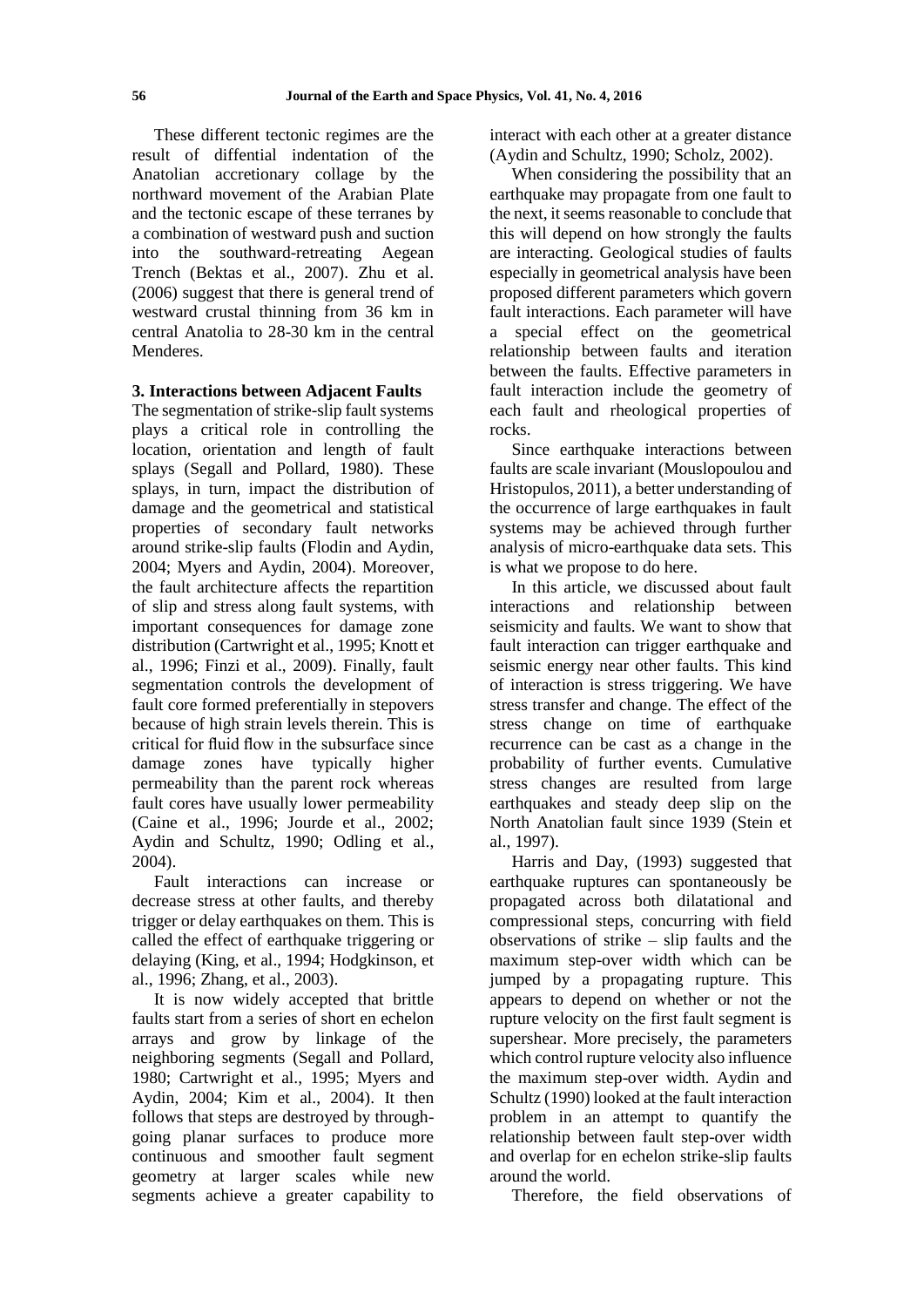Knuepfer (1989) and Wesnousky (1988) appear to indicate that fault steps with stepover widths greater than 8 km have never been jumped, and most likely 5 km is an upper limit for this critical distance.

Knuepfer (1989) notes that in his data collected from world-wide field observations of strike-slip faults, no rupture has ever jumped a compressional step wider than 5 km and no rupture has ever jumped a dilational step wider than 8 km. Barka and Kadinsky-Cade (1988) showed evidence that the 1939 Great (M=8) Erzincan earthquake rupture on Turkey's North Anatolian fault jumped a dilational step 4 km wide. The length of fault rupture often determines the magnitude of a strike-slip earthquake. Therefore, it is critical to determine what factors control the length of fault rupture.

The size of the stress drop is somewhat significant to determine the magnitude of the stepover distance which could be jumped. It also appears that the jump distance is sensitive to the model parameters which control rupture velocity. Gupta and Scholz (1999) showed that the interacting tips were, in fact, propagating into progressively higher stress drop regions, while developing progressively more deformed displacement profiles. They also analyzed many other cases and showed that this systematics is general. They also found that there is a critical stress drop at which the tips become fully pinned. At about that point, minor fractures begin to develop in the interaction region, progressively linking the two faults. The summed displacement profiles of the two main faults plus the minor faults begin to approach the profile expected from a single fault of the length equal to that of the combined lengths of the interacting faults; this indicates that they are starting to act as a single mechanical unit (Dawers and Anders, 1995).

The interaction between the two faults is unquestionable if the end of the first fault resides in the streeses drop levels of the second fault. For these parameters, faults should have overlap (Scholz and Gupta, 2000). Another important parameter is the direction of the step-over with respect to the sense of slip on the strike-slip faults: rightlateral faults with right step overs and leftlateral faults with left step-overs produce

dilation in the step-over region, whereas leftlateral faults with right step-overs and rightlateral faults with left step-overs produce compression in the step-over region. The studies indicate that it is much easier for rupture to jump across dilational step-overs than compressional step-overs (Segall and Pollard, 1980). The degree of overlap between strike-slip fault segments affects the ability of rupture to propagate across the step-over. Another important parameter is linking faults in strike slip step overs.

The studies carried out on strike-slip faults with step-overs and linking dip-slip faults indicate that the presence of a linking fault can greatly increase the ability of earthquake rupture to propagate across the step-over and lead to a larger event. This effect is even stronger for dilational stepovers than compressional step-overs owing to the sign of the normal stress increment on the linking fault: slip on the strikeslip segments tends to unlock a linking normal fault in a dilational step-over, while it tends to lock up a linking thrust fault in a compressional step-over (Oglesby, 2005). Due to the fact that the linking fault has a nonzero static stress drop, this gives support for the ability of a rupture to propagate large distances for faults with high step-over widths.

Sibson (1985) showed that at dilational step-overs the rupture jump of interactions should act to terminate earthquake ruptures. He proposed that the effect of the reduced normal and mean stress at a dilational stepover would be the reason that the extension fractures would suddenly open. The fluid pressure in these extension fractures would not have time to be re-equilibrated during the time of the earthquake. Therefore, the effective normal stress would suddenly increase and lead to an increase in material strength at the step-over area. Sibson envisioned that this scenario would at least temporarily delay ruptures at dilational stepovers. The changes in pore pressure greatly reduce the dilatational step-over distance which could be jumped by a propagating earthquake reupture. The elastic and poroelastic interactions are necessary to explain the evident spatial and temporal migration of seismicity.

For seismic fault interactions studies, these faults and seismic migration are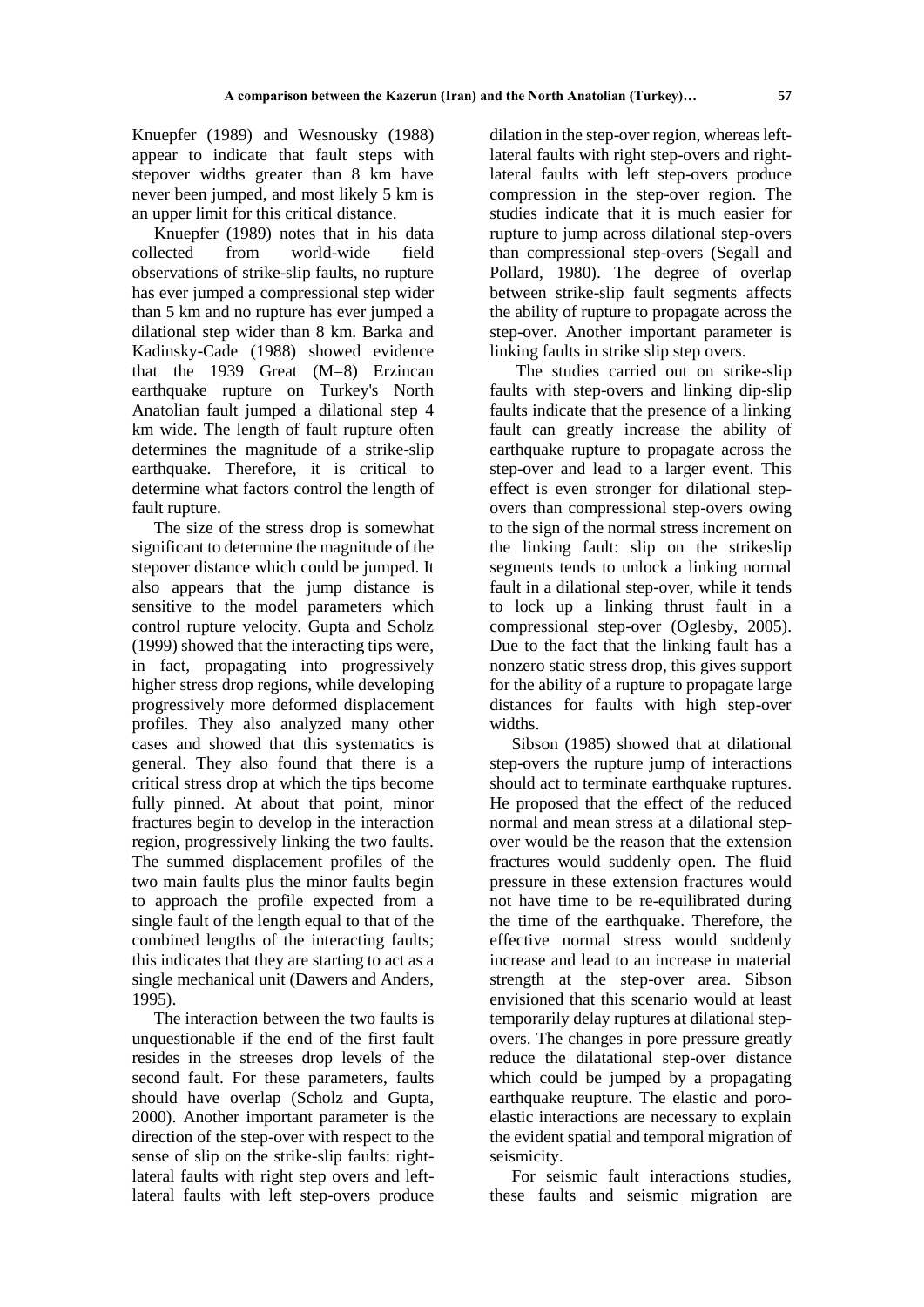investigated by spatio- temporal analysis. Spatio-temporal analysis of seismicity and seismic migration in this area, the type of faults mechanism and tectonic movement of the region show fault interactions between these faults.

To find interaction between faults, we<br>d the spatiotemporal technique. used the spatiotemporal Interaction of faults to express the amount of energy released by seismic earthquakes for 5 years to the six-month intervals has been used. These data on the network are considered appropriate amount of energy per cell according to the number of earthquakes. Total amount of energy in any cell earthquakes has also been calculated. Highenergy cells per six-month period based on the position of network have purposed the location of maximum energy and migration of these cells as the basis of seismic migration in the region. If we compare maps of periods, we can find relationship between faults and migration of seismic energy. This migration has been occurred in the fault systems, the Kazerun fault system and the North Anatolian fault system. We want to show this migration and interaction in both systems.

### **4. Methodology**

The earthquake data used in this research are retrieved from the Iranian Seismological Center Online Databank and Europian – Mediterian seismology center databank. The data cover a time period of nearly 5 years from 2006 to 2010. From 2006 to 2010, approximately 1612 earthquakes occurred in the Kazerun fault system region and 644 earthquakes in North Anatoly Fault system. We only consider the events in this study with magnitude greater than 4 Richter. The largest earthquakes are M=6.1 for Kazerun fault system (near the big bend of Kazerun fault or Kamarij segment) and M=6.4 for North Aatoly Fault System (near the Hellenic arc).

In order to characterize the spatiotemporal evolution of the seismic activity of the regions for a given time, the epicentral regions were divided into equal areas (we call cells). These cells are square-shaped with a dimension of 10 km. We extracted earthquakes for each cell. The seismicity parameters of the cells are analyzed based on temporal approaches. For temporal analysis,

we divided the overall time period into equal time spans of six months. To detect the interaction of two active faults, we should find a reliable parameter to be monitored. Seismic energy released is a good parameter for this spatio – temporal analysis. We overlay maps of every two successive sixmonth seismicity parameters, and finally we find the seismicity migration. The amount of seismic energy released by the earthquakes is directly related to the size of the events. The following formula was used to calculate the seismic energy (Gutenberg and Richter, 1954):

Log  $E = 4.8 + 1.5 M$  (1)

where M and E represent local magnitude (Richter) and seismic energy (J), respectively. According to this formula, we calculated seismic energy of each earthquake and, finally, the total seismic energy released in each cell was computed. In each 6-month seismicity map, the cell with the highest seismic energy release was found. Comparing the successive 6-month seismicity maps, the major seismicity migration trend were found for each two successive periods. The cell with the maximum seismic energy released in each seismicity map is called the seismic hot spot. Figures 5 and 6 show the seismic migration pattern of major earthquakes, during a period of 5 years, for the Kazerun Fault System (Iran) and the North Anatolian Fault System (Turkey), respectively.

Figure 5 shows that the highest concentration of earthquake locations is found near the Borazjan and Kazerun faults. If the location of seismic hot spots for each 6-month seismicity map is compared to the next 6-month period seismic map, the change in the location of hot spots can be presented as migration trends. Figure 7 simply shows the migrational pattern of the seismic hot spots on the Kazerun Fault System (Iran). This was deduced from the analysis of earthquake data for 6-month periods in 2006–2010. In this figure, A and B refers to the first and second 6-month period of each year, respectively. Based on the maps presented in this figure, it is concluded that most of the migration trends are located between the Kazerun and Borazian faults.

Additionally, in order to provide an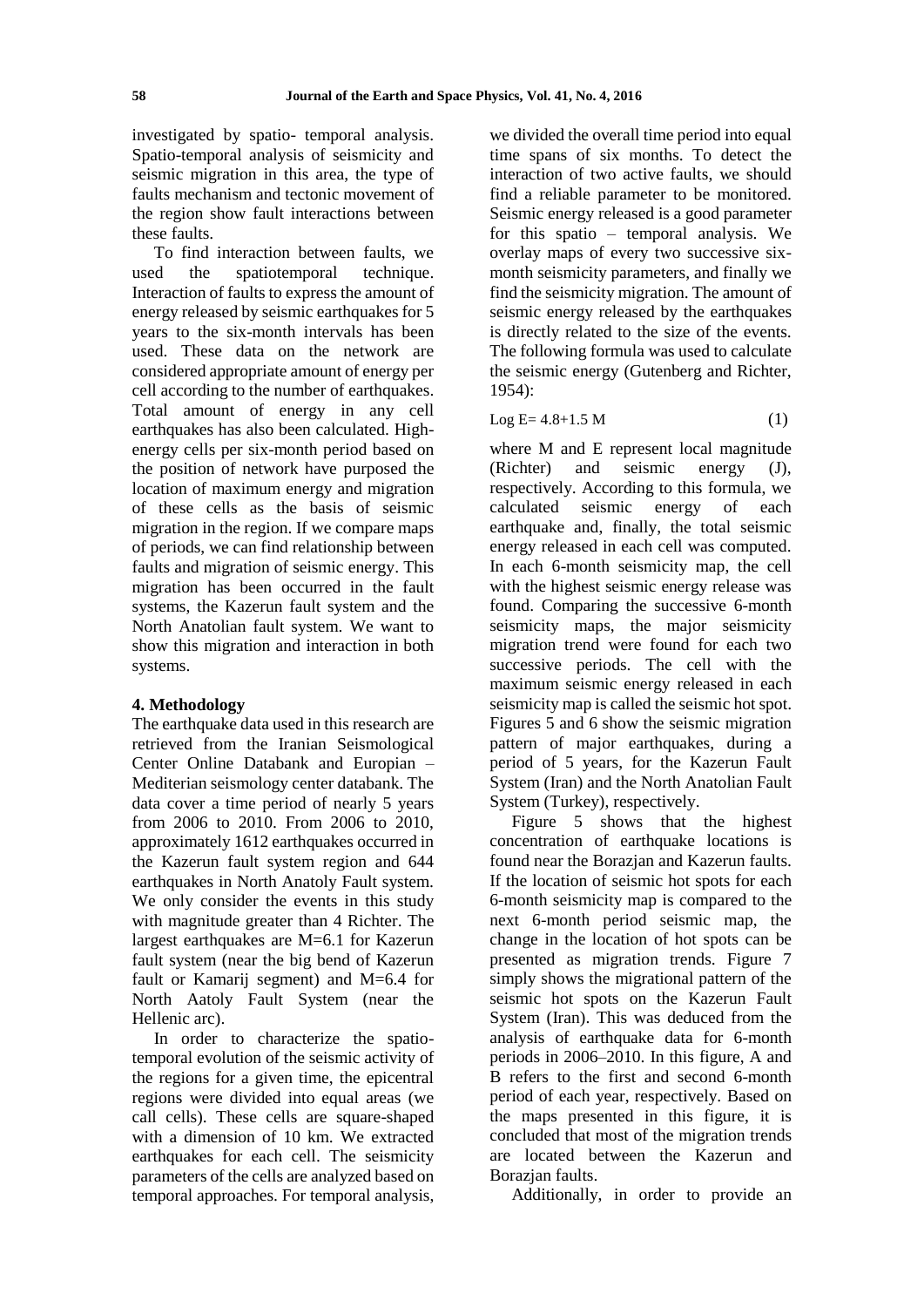overall view of the directional pattern of seismic migration in this region, the Rose diagram of the directional pattern of these migrations is presented in Figure 8. From this diagram it can be seen that in the middle

parts of the Zagros range and within the Kazerun Fault System, the seismic migration trends are mainly Northeast– Southwest. This direction is nearly parallel to the direction of movement of the Arabian plate.



**Fig. 5.** The spatial pattern of the earthquake migration along the Kazerun Fault System (KFS).



**Fig. 6.** The spatial pattern of the earthquake migration along the North Anatoly Fault System (NAFS).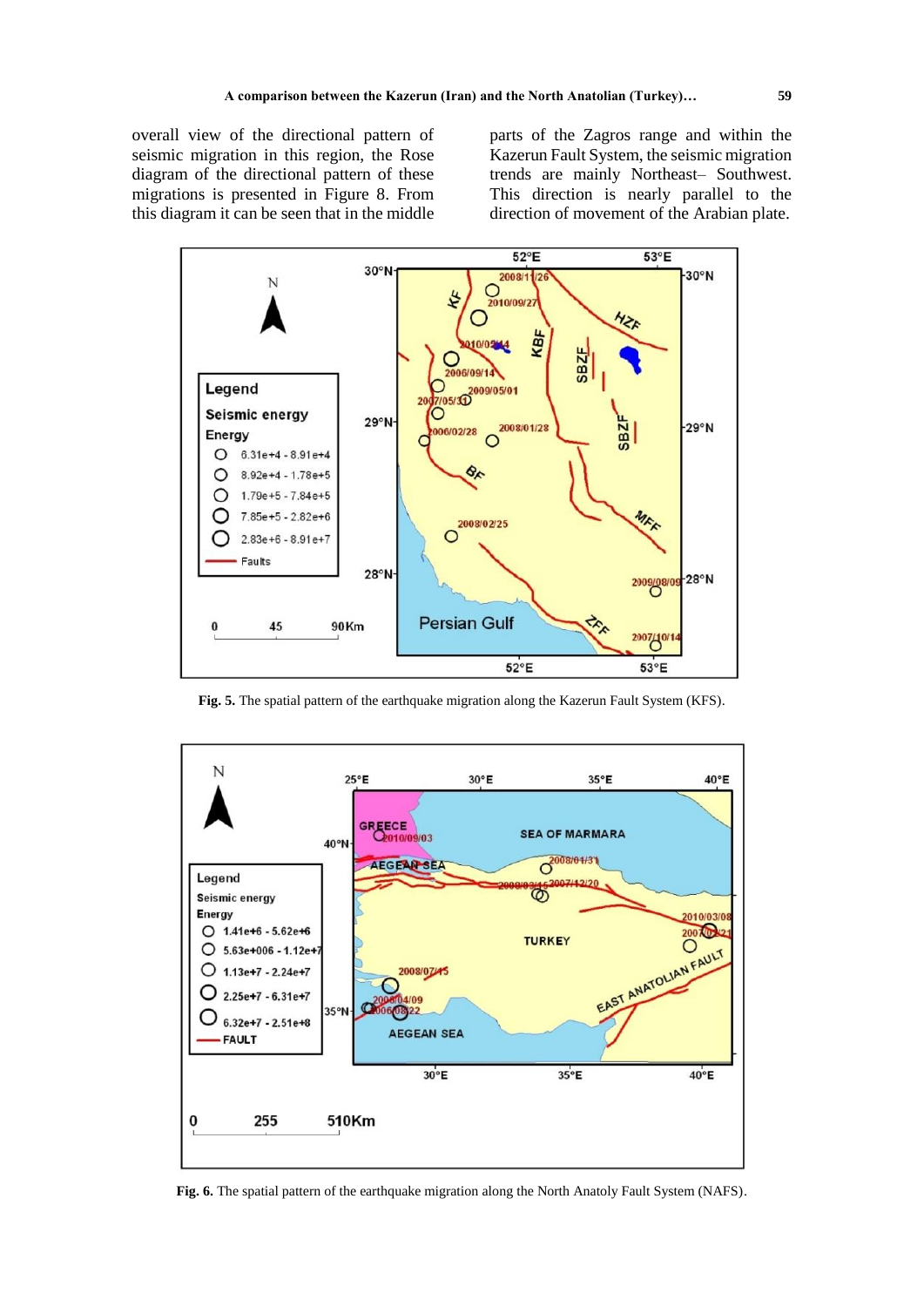

**Fig. 7.** The migrational pattern of the seismic hot spots on the Kazerun Fault System (Iran) deduced from the analysis of earthquake data for 6-month periods during 2006–2010 (A and B refers to the first and second 6-month period of each year, respectively).



**Fig. 8.** Rose diagram of the directional pattern of migrational trends of seismic hot spots over the KFS.

The same procedure was carried out for the NAFS. The results are shown in Figures 9 and 10. Accordingly, the highest concentration of seismic energy release is found near the North Anatolian Fault system and a minor concentration is also found near the Helenic Arc. The Helenic Arc, in southern Turkey shows a left– lateral strike slip mechanism. Based on the maps presented in Figure 9, we can conclude that most of the migration trends are nearly East-West. This mean direction, observed in the Rose diagram presented in Figure 10, is the same as the direction of movement towards the Eurasian plate.

#### **5. Discussions**

In seismicity studies, we can outline the seismic migration and fault interactions in a fault system, and also find the highly seismogenic areas by using spatiotemporal analysis of earthquake data. In this study, we compared two fault systems: the Kazerun Fault System (Iran) and the North Anatolian Fault System (Turkey). We determined the seismicity relationships between fault segments of each fault system. The Kazerun Fault System is located in the middle part of Zagros that include three segments. The North Anatolian Fault System is a main fault of Turkey. In both regions, there are several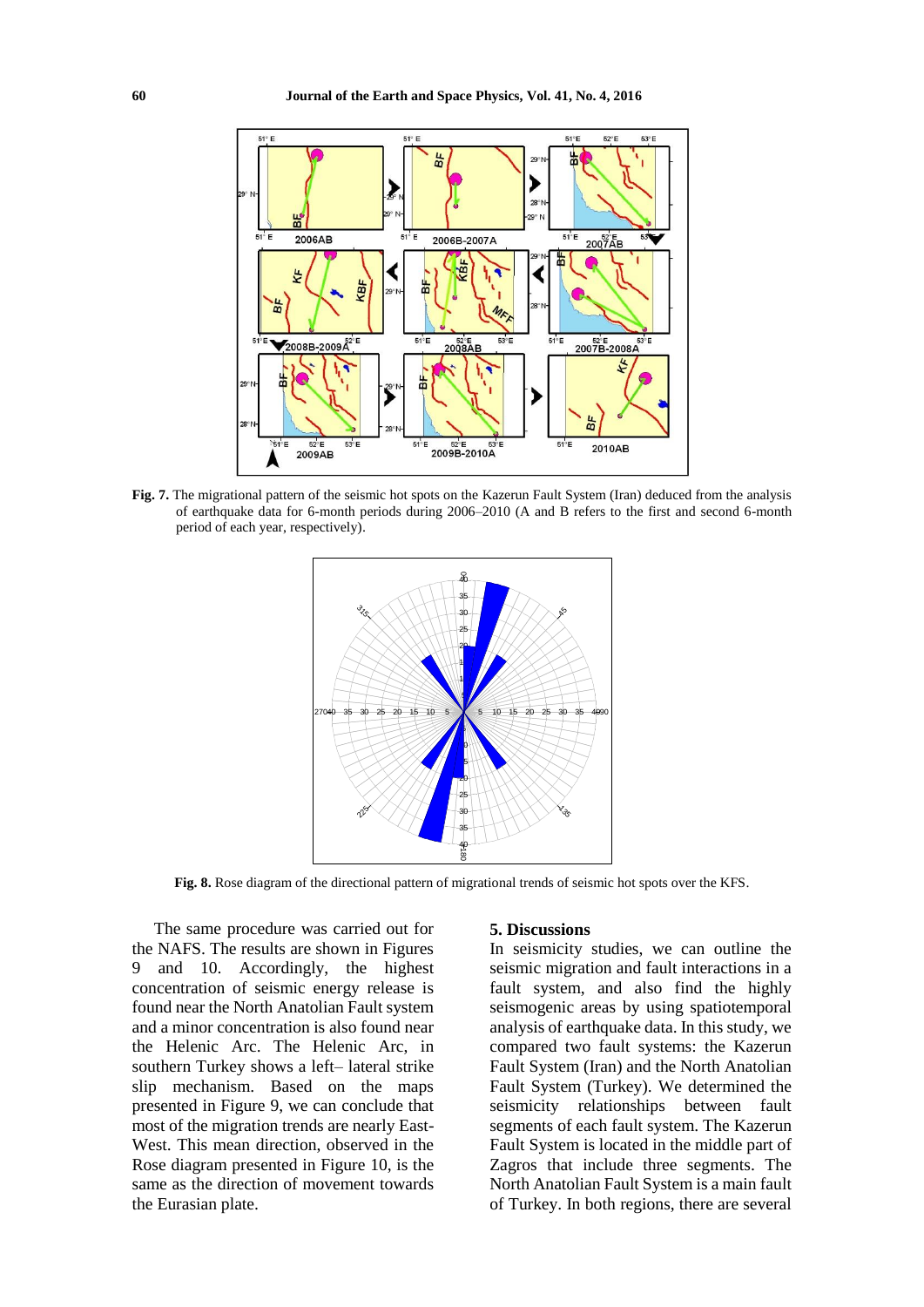parameters that can affect the occurrence of earthquakes and the pattern of seismic migrations. The transfer and migration of seismic hot spots can occur across the front and retreat bulge of fault segments in a fault system (Harris and Day, 1993). It is known that the jumps occur preferentially near the free surface. This is because dynamic changes in normal stress may be large compared to initial stresses near the free surface. Therefore, the effect of dynamic normal stress change at a fault bend should be investigated. Rupture area and overall slip distribution on the fault vary with the initial stress field, which depends on strike

change at the bend. Earthquake faults sometimes have bends, and the bends act as geometrical barriers to earthquake rupture (King and Na´beˇlek, 1985). Rupture velocity changes of a bend depend principally upon the initial strength excess and stress drop heterogeneities, which in turn are related to static stress variations induced by fault geometry. In a restraining bend, normal stress (positive in compression) dynamically increases due to slip behind the bend. Thus, the interaction of active faults and fault bends should also be considered.



**Fig. 9.** The migrational pattern of the seismic hot spots on the North Anatolian Fault System (NAFS) deduced from the analysis of earthquake data for 6-month periods during 2006–2010 (A and B refers to the first and second 6 month period of each year, respectively).



**Fig. 10.** Rose diagram in the directional pattern of migrational trends of seismic hot spots over the NAFS.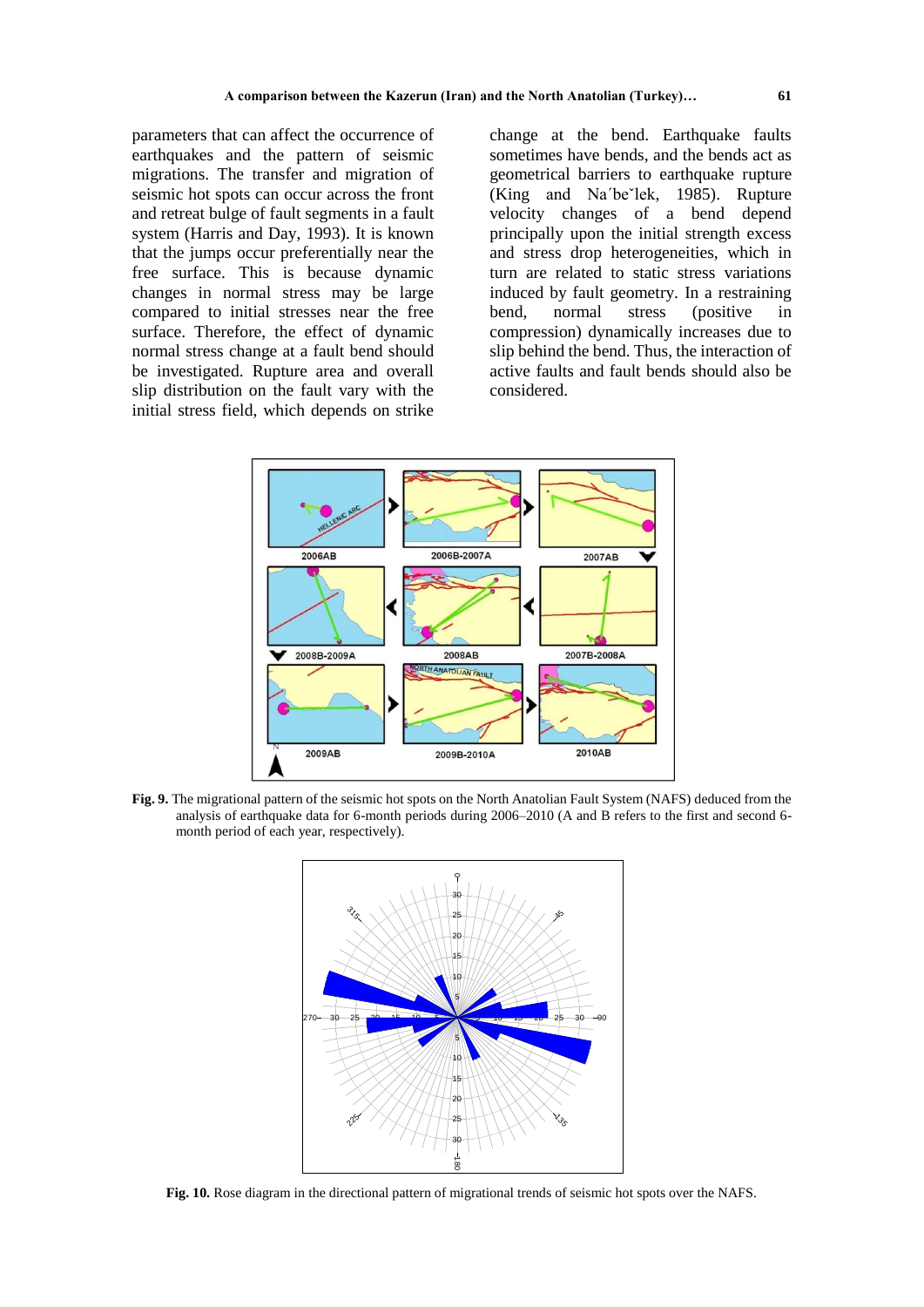Seismic migration is a process that removes distortions from reflection records by moving events to their correct spatial locations, and by collapsing energy from diffractions back to their scattering points. In several neighboring faults ruptured sequentially, earthquake epicenters migrated progressively along fault zones. Lack of migration trends along some fault planes does not necessarily suggest lack of interaction. Fault interactions may also lead to chaotic rupture of a fault plane at various localities simultaneously, as opposed to a progressive migration away from a seismic source; very likely this was the case for the faults (Mouslopoulou and Hristopulos, 2011). Earthquakes may rupture faultsections larger than previously observed, making it essential to develop predictive rupture models. Damage in step-overs greatly affects earthquake rupture propagation and arrest.

A glance at the Kazerun and Borazjan fault traces indicates that many bends can be observed in the horizontal traces of these two faults (Fig. 11). Most of the seismic energy released across the active fault segments belongs to the segments with complex geometry. Near the bend, the amplitude of the fault-normal component is larger in the bending part of the fault than in the straight parts (Kase and Day, 2006). For a high bending angle case, rupture terminates the bend because of the large strength excess and negative stress drop beyond the bend.

In Figure 11 the major bends located along the KFS are shown. In order to show the role of this bends in seismicity concentration and migration, on both sides of each fault, the bends are illustrated by a measured angle and also the value of the seismic energy released.

Most of the bends in the Kazerun fault have small angles towards East that cause accumulation of seismic energy in this segment of fault (Kamarij segment). There are also 5 bends to the West that will cause accumulation of seismic energy between two faults (Fig. 11). This accumulation along with the major migration trend (Fig. 8) represents the fault interaction and migration in the range of extentional step between Kazerun and Borazjan faults.



**Fig. 11.** Accumulation of seismic energy released in step-overs and bending parts of the Kazerun and Borazjan faults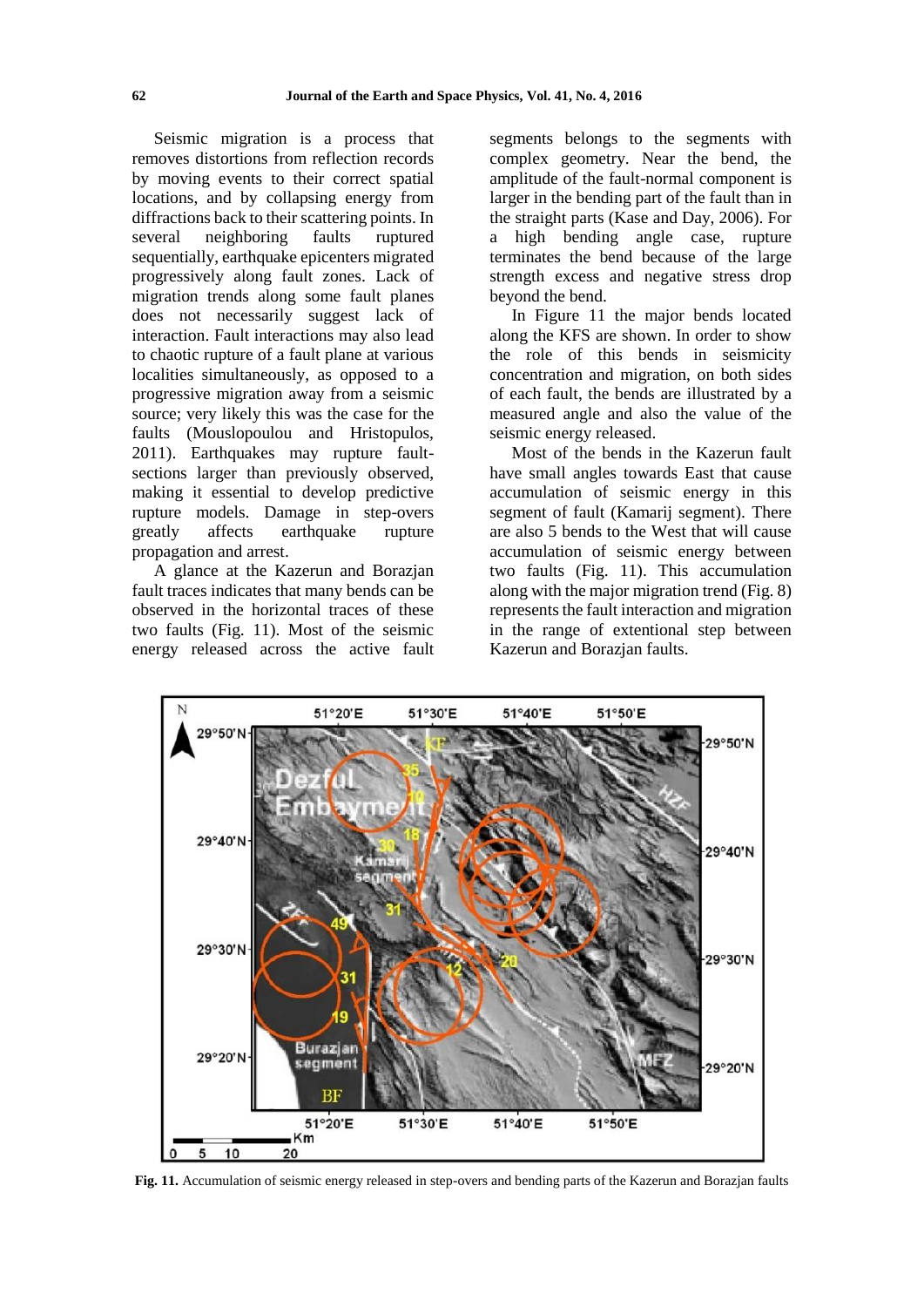Similar evidence of fault interactions and seismic migrations has been reported for the NAFS. Roy & Royden (2000) suggested that brittle failure in a high viscosity crust is primarily focused on the narrow strike-slip fault zone forming earthquake series regardless of the time of the earthquakes. In contrast, when the elastic upper crust is underlain by a low-viscosity lower crustal layer, the deformation zone is broadened in time to encompass many parallel strike-slip faults in an interacting network and their earthquake pairs. They emphasize the effects of lower crustal flow on the faulting at strike-slip plate boundaries. They show that when a low-viscosity lower crustal layer underlies a primarily elastic upper crust, the deformation zone is also broadened in time to encompass many parallel strike-slip faults in an interacting network such as the Marmara region of the NAFS. Spatiotemporal variations of seismicity in the North Anatolian Fault System reflect different crustal rheology and stress transfer by this idea that all faults are connect to a detachment at the base of the seismogenic layer (Cai and Wang, 2001).

### **6. Conclusions**

In this study, we analyzed the earthquake data of the KFS and NAFS regions, with magnitude equal or greater than 4 Richter, and for a time period of 5 years (2006-2010). For this purpose, the study regions were divided into equal area rectangular cells with 10 by 10 km dimensions. We calculate seismic energy released for each earthquake and determined the maximum energy released for each period by providing seismic maps. The spatiotemporal analysis of the data along with the study of the geometry of the active faults in both fault systems were related to the tectonic regime within the middle part of Zagros (Iran) and the Anatoly block (Turkey).

The results obtained in this study show that the seismicity migration and fault interaction is strongly ongoing between the Kazerun and Borazjan segments of the Kazerun Fault System (KFS). The dominant direction of this migration is NE-SW, prependicular to Main Zagros Reverse Fault and more or less parallel to the direction of the Arabian plate motion towards the Eurasian plate.

In addition, the existence of many bends in the Kazerun and Borazjan faults (especially on Kazerun fault) is a good explanation for energy jump in seismic migrations. The mean direction of seismic migrations in North Anatolian Fault System is E-W. According to this study and the studies carried out by previous researchers, the seismic migrations and fault interactions along the segments of NAFS are justified by the westerly motion of Anatolia block, with respect to the Eurasian and African plates. This causes a great change in the tectonic evolution of the eastern Mediterranean, giving rise to the Aegean extensional regime and to internal deformation of Anatolia.

#### **References**

- Allen, M., Jackson, J. and Walker, R., 2004, Late Cenozoic reorganization of the Arabian- Eurasia collision and comparison of short term deformation rates, Tectonics, vol. 23, TC2008, dio:10.1029/2003/ TC001530.
- Armijo, T., Meyer, B., Navarro. S., King. G., Barka. A., 2002, Asymmetric slip partitioning in the Sea of Marmara pullapart: a clue to propagation processes of the North Anatolian fault? Terra Nova, 14, 80-86, doi: 10.1046/j.1365- 3121.2002.00397.x.
- Armijo, T., Meyer, B., Hubert, A., Barka, A., 1999, Westwards propagation of the North Anatolian fault into the Northern Aegean: timing and kinematics, Geology, 27(3), 267-270, doi: 10.1130/0091-7613(1999)027\0267: WPOTNA: 2.3.CO; 2.
- Armijo, T., Meyer, R., King, G. C. P., Rigo, A. and Papanastassiou, D., 1996, Quaternary evolution of the Corinth rift and its implications, Geophys. J. Int., 126, 11-53.
- Authemayou, C., 2006, Partitionnement de la convergence oblique en zone de collision: exemple de la chai ne du Zagros (Iran). PhD thesis, Universite Paul Ce zanne, Aix–Marseille.
- Authemayou, C., 2005, Role of the Kazerun fault system in active deformation, Geoscience, 337, 539-545
- Authemayou, C., Bellier, O., Chardon, D., Benedetti, L., Malekzade, Z., Claude, C., Angeletti, B., Shabanian, E. and Abbassi, M. R., 2009, Quaternary slip-rates of the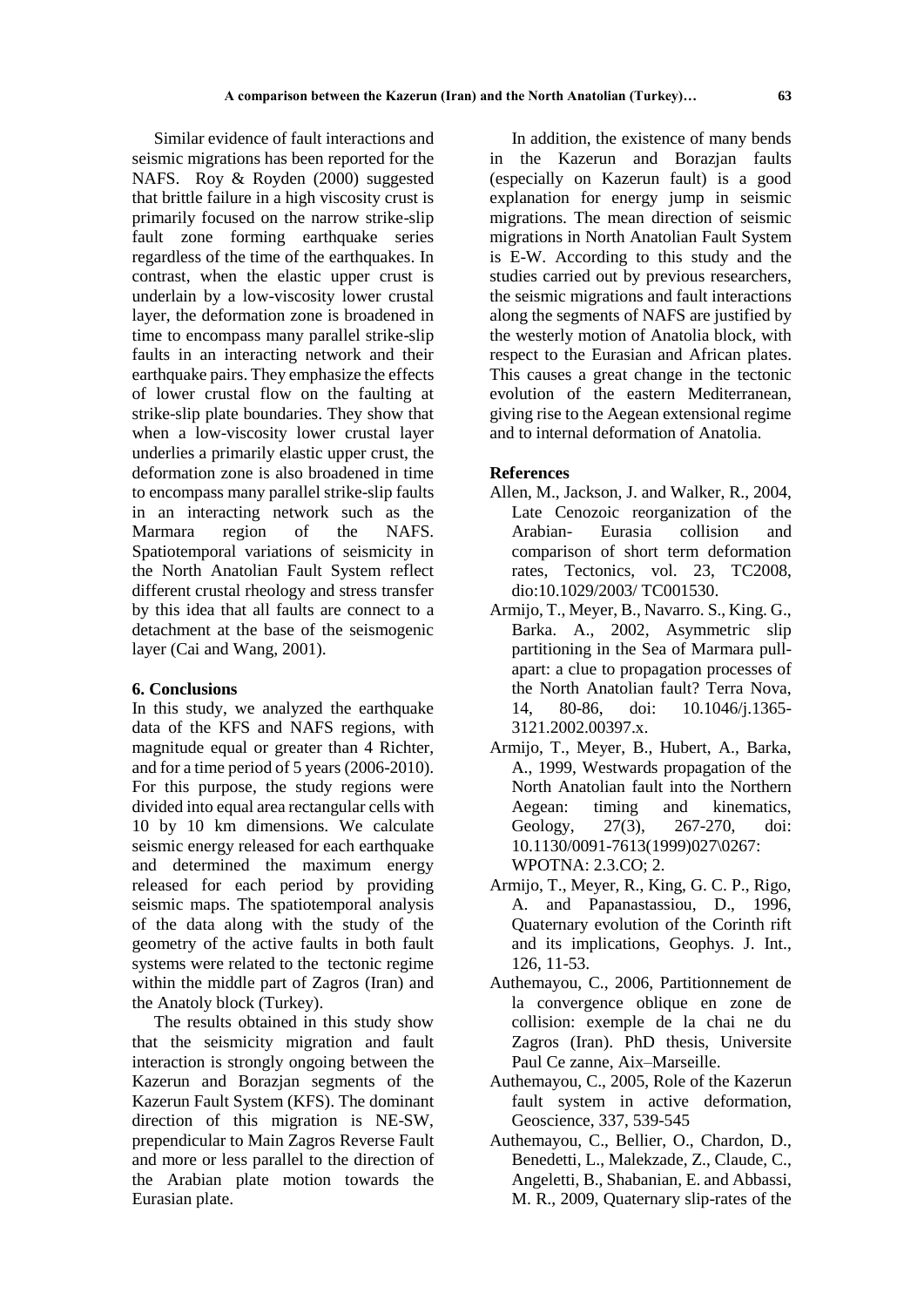Kazerun and the Main Recent faults: active strike-slip partitioning in the Zagros fold-and-thrust belt, Geophysical Journal International, 178, 524-540.

- Aydin, A. and Schultz, R. A., 1990, Effect of mechanical interaction on the development of strike-slip faults with en echelon patterns, J. Struct. Geol., 12, 123-129.
- Bachmanov, D. M. and Trifonov, V. G., 2004, Active faults in the Zagros and central Iran, Tectonophysics, 380, 221- 241.
- Barka, A. A. and Kadinsky-Cade, K., 1988, Strike-slip fault geometry in Turkey and its influence on earthquake activity, Tectonics, 7, 663-684.
- Barka A. A, 1992, The North Anatolian fault zone, Ann Tecton, 6, 164-195.
- Baker, C., Jackson, J. and Priestley, K., 1993, Earthquakes on the Kazerun line in the Zagros Mountains of Iran: strike-slip faulting within a fold-and-thrust belt, Geophys. J. Int., 115, 41-61.
- Bekler, T. and Gurbuz, C., 2008, Insight into the crustal structure of the Eastern Marmara Region, NW Turkey, Pure appl. Geophys, 165, 295-309, 0033- 4553/08/020295-15 doi 10.1007/s00024- 008-0302-3.
- Bektas, O., Boúlu, Y. and Maden, N, 2007, Different modes of stress transfer in strike-slip fault zone: an example from the North Anatolian fault system in Turkey, Turkish Journal of Earth Sciences, 16, 1-12.
- Berberian, M., 1995, Master blind thrust fault hidden under the Zagros folds: active basement tectonics and surface morphotectonics, Tectonophysics, 241, 193-224.
- Berberian, M., 1981, Active faulting and tectonics of Iran, in: Gupta, H. K., Delany, F. M. (Eds.), Zagros-Hindu Kush-Himalaya geodynamic evolution, Am. Geophys. Union, Geodin. Ser., 3, 33-69.
- Berberian, M. and King, G. C. P, 1981, Towards a paleontogeography and tectonic evolution of Iran, J. Earth Sci., 18, 210-265.
- Beydoun, Z. R., Hughes Clarke, M. W. and Stoneley, R., 1992, Petroleum in the Zagros basin: a late tertiary foreland basin overprinted onto the outer edge of

a vast hydrocarbon-rich Palaeozoic– Mesozoic passive margin shelf, American Association of Petroleum Geologists, Memoir, 55, 309-339.

- Cai, Y. and Wang, C. Y., 2001, Testing fault models with numerical simulation: example from central California, .Tectonophysics, 343, 233-238.
- Caine, J. S., Evans, J. P. and Forster, C. B., 1996, Fault zone architecture and permeability structure, Geology, 24, 1025-1028.
- Cartwright, J. A., Trudgill, B. D. and Mansfield, C. S., 1995, Fault growth by segment linkage: an explanation for scatter in maximum displacement and trace length data from the Canyonlands Grabens of SE Utah, J. Struct. Geol., 17, 1319-1326.
- Dawers, N. H. and, Anders, M. H., 1995, Displacement length scaling and fault linkage, Journal of Structural Geology, 17, 604-614.
- Dewey, J. F. and Sengor, A. M. C., 1979, Aegean and surrounding region: complex multiplate and continuum tectonics in a convergent zone, Geol. Soc. American Bull., 90, 84-92.
- Falcon, N. L., 1969, Problems of the relationship between surface structure and deep displacements illustrated by the Zagros range, in: P. E. Kent, G. E. Satterthwaite and A. M. Spencer (Editors), Time and Place Orogeny, Geol. Soc. London, Spec. Publ., 3, 9-22.
- Finzi, Y., Hearn, E. H., Ben-Zion, Y. and Lyakhovsky, V., 2009, Structural properties and deformation patterns of evolving strike-slip faults: numerical simulations incorporating damage rheology, Pure Appl. Geophys., in press.
- Flodin, E. and Aydin, A., 2004, Evolution of a strike-slip fault network, valley of fire State Park, southern Nevada, Geol. Soc. Am. Bull. 116, 42-59.
- Gupta, A. and Scholz, C. H., 1999, A model of normal fault interaction based on observations and theory, Journal of Geophysical Research, in press.
- Gutenberg, B. and Richter, C. F., 1954, Seismicity of the earth. 2nd ed., Princeton University Press, Princeton, NJ, 310 p
- Harris, R. A. and Day, S. M., 1993, Dynamic 3D simulations of earthquakes on en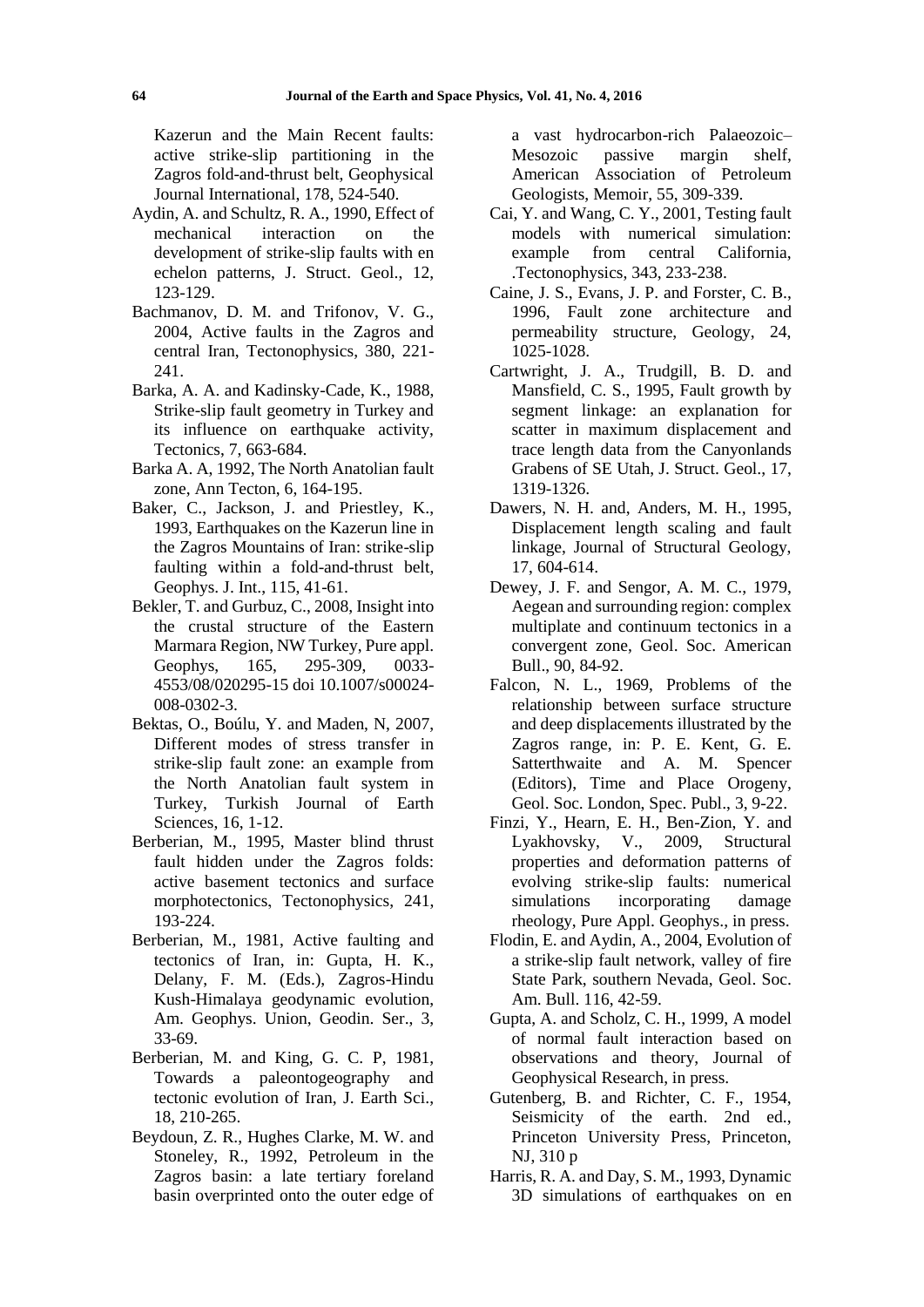echelon faults Geophys., 26, 2089-2092.

- Hessami, Kh. T. and Jamali, F. H., 1996, Active faulting in Iran, J. Earthq. Predict. Res., 5, 403-412.
- Hatzfeld, D., Authemayou, C., Vander Beek,P., Bellier, O., Lave, J., Oveisi, B., Tatar, M., Tavakoli, F., Walperesdorf, A. and Yamini-fard, F., 2010, in: LETURMY, P. & ROBIN, C. (eds) Tectonic and Stratigraphic Evolution of Zagros and Makran during the Mesozoic–Cenozoic. Geological Society, London, Special Publications, the Geological Society of London 2010, 330, 19-42, doi: 10.1144/SP330.3 0305- 8719/10/\$15.00.
- Hodgkinson, K. M., Stein, R. S. and King, G. C. P, 1996, The 1954 rainbow Moutain-Fairveiw Prak- Dixie Vally earthquake, a triggered normal faulting sequence, J. Geophy Res, 101, 25459- 25471.
- Hubert-Ferrari, A, Armijo, R., King, G., Meyer, B. and Barka, A., 2002, Morphology, displacement and slip rates along the North Anatolian fault Turkey, J. Geophys. Res., 107, (10), 22-35, doi:10.1029/2001JB000393.
- Jackson, J., Haines, J. W. and Holt, W. E., 1992, The horizontal velocity field inthe deforming Aegean Sea region determined from the moment tensors of earthquakes, J. Geophys. Res., 97(17), 657-684.
- Jourde, H., Flodin, E. A., Aydin, A. and Durlofsky, L. J., 2002, Computing permeability of fault zones in eolian sandstone from outcrops measurements, Am. Assoc. Petrol. Geologists Bull., 86, 1187-1200.
- Kase, Y. and Day, S. M., 2006, Spontaneous rupture processes on a bending fault, Geophys .Res., 33, doi: 10.1029 /2006GL025870.
- Kim, Y., Peacock, D. C. P. and Sanderson, D. J., 2004, Fault damage zones, J. Struct. Geol., 26, 503-517.
- King, G. C. P., Stein, R. S. and Lin, J., 1994, Static stress change and the triggering of earthquake, Bull. Seism. Soc. Amer., 84, 935-953.
- King, G. and Na'be`lek, J., 1985, Role of fault bends in the initiation and termination of earthquake rupture, Science, 228, 984-987.
- Knuepfer, P. L. K., 1989, Implications of the characteristics of endpoints of historical surface fault ruptures for the nature of fault segmentation, U.S. Geol. Surv. Open File Rep., 89-315, 193-228.
- Koop, W. J. and Stoneley, R., 1982, Subsidence history of the Middle East Zagros basin, Permian to London, 305, 149-168.
- Knott, S. D., Beach, A., Brockbank, P. J., Lawson Brown, J., Mccallum, J. E. and Welbon, A. I., 1996, Spatial and mechanical controls on normal fault populations, J. Struct. Geol. 18, 359- 2372.
- Pattinson, R. and Takin, M., 1971, Geological significance of the Dezful embayment boundaries, National Iran Oil Co, Report 1166 (unpublished).
- Lacombe, O., Bellahsen, N. and Mouthereau, F., 2011, Fracture patterns in the Zagros simply folded belt (Fars, Iran): constraints on early collisional tectonic history and role of basement faults, Geol. Mag. Cambridg University Press, doi10.1017/S001675681100029X.
- Le Pichon, X. and Angelier, J., 1981, The Aegean Sea, Philos. Trans. R. Soc.London, Ser. A., 300, 357-372.
- McClusky, S., Balassanian, S., Barka, A., Demür, C., Ergüntav, S., Georgiev, I., Grkan, O., Hamburger, M., Hurst, K., Kahle, H., Kastens, K., Kekelidze, G., King, R., Kotzev, V., Lenk, O., Mahmoud, S., Mishin, A., Nadariya, M., Ouzounis, A., Paradissis, D., Peter, Y., Prilepin, M., Reilinger, R., Sanli, I., Seeger, H., Tealeb, A., Toks.z, M. N. and Veis, G., 2000, Global positioning system constraints on plate kinematics and dynamics in the eastern Mediterranean and Caucasus., Journal of Geophysical Research- Solid Earth, 105 (B3), 5695-5719
- McKenzie, D. P., 1978, Active tectonics of the Alpine-Himalaya belt: the Aegean Sea and surrounding regions, Geophys. J. R. Astron. Soc., 55, 217-254.
- Mouslopoulou, V. and Hristopulos, D. T., 2011, Patterns of tectonic fault interactions captured through geostatistical analysis of microearthquakes, Journal of Geophysical research, Vol. 116, B07305, doi:10.1029/2010JB007804.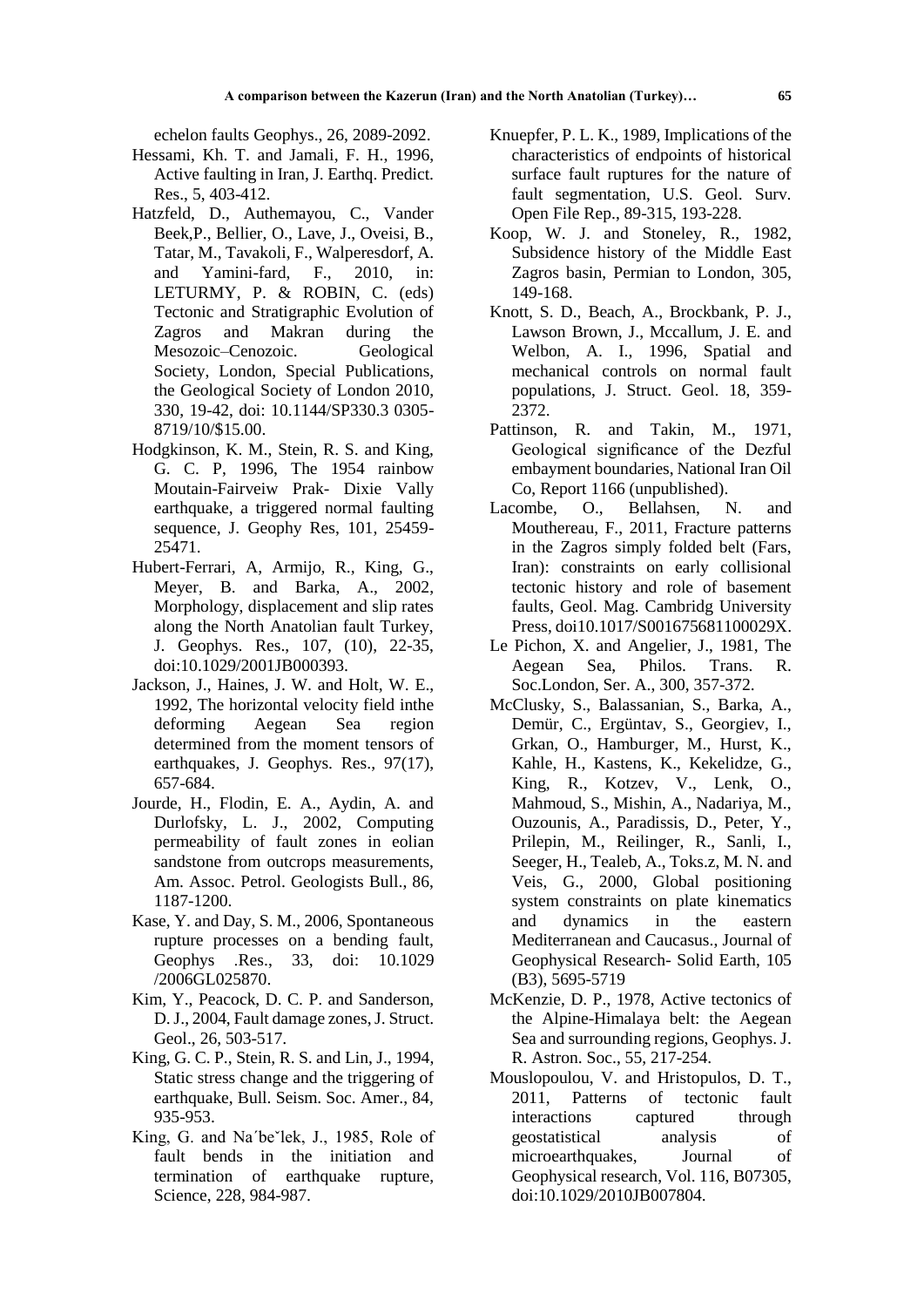- Myers, R. and Aydin, A., 2004, The evolution of faults formed by shearing across joint zones in sandstone, J. Struct. Geol., 26, 947-966.
- Odling, N. E., Harris, S., D., and Knipe, R. J., 2004, Pwemwability sealing properties of fault damage zones in siliclastic rock, Journal of Structural Geology, 26, 1727-1747.
- Oglesby, D., 2005, The dynamics of strikeslip step-overs with linking dip-slip faults, Bulletin of the Seismological Society of America, 95(5), 1604-1622.
- Okay, A. I., Kas lılar, Ozcan, A., Imren, C., Boztepe-Gu¨ney, A., Demirbag˘, E., Kus¸c¸u, I, 2000, Active faults and evolving strike-slip basins in the Marmara Sea, northwest Turkey: a multichannel seismic reflection study, Tectonophysics, 321, 189-218, doi: 10.1016/S0040-1951(00)00046-9.
- Oveisi, B., Lave, J., Van Der Beek, P., Carcaillet, J., Benedetti, L., Braucher, R. and Aubourg, C., 2009, Thick- and thinskinned deformation rate in the Zagros simple folded zone (Iran) indicated by displacement of geomorphic surfaces, Geophysical Journal International, 176, 627-654.
- Roy, M. and Royden, L. H., 2000, Crustal rheology and faulting at strike slip plate boundaries 2, effects of lower crustal flow, Journal of Geophysical Research-Solid Earth, 105, 5599-5613,
- Sançar, T. Zabci, C., Akyüz, H. S., Karabacak, V. and Altunel, E., 2008, Geometry and segmentation of the North Anatolian fault zone between Yedisu and Karliova Triple Junction; a new seismic gap in Eastern Turkey? Geophysical Research Abstracts, 10, EGU2008-A-00445.
- Scholz, C. H. and Gupta, A., 2000, Fault interactions and seismic hazard, Journal of Geodynamics, 29, 459-467.
- Scholz, C. H., 2002, The mechanics of earthquakes and faulting, 2<sup>nd</sup> revised edition (Cambridge University press.
- Segall, P. and Pollard, D. D., 1980, Mechanics of discontinuous faults, J. Geophys. Res., 85, 4337-4350.
- Sengor, A. M. C., 1979, Geometry and kinematic of continental deformation in zones of collision: example from central Europe and Eastern Medeteriean., MSc.

Thesis, State University of New York.

- Sengor, A. M. C., Tuysoz, O., Imren, C., Sakinc, M., Eyidocan, H., Gorur, N., Le Pichon, X. and Rangin, C., 2004, The North Anatolian fault: a New look, Annual Review of Earth and Planetary Sciences, 33, 37-112.
- Sengor, AMC, Gorur, N., Saroglu, F., 1985, Strike-slip faulting and related basin formation in zones of tectonic escape: Turkey as a case study. In: Biddle KT, Christie-Blick N (eds) strike-slip faulting and basin formation, 37. Society of Economic Paleontology Mineralogists, Tulsa, OK, USA, 227-264 (special publication).
- Sepehr, M. A. and Cosgrove, J. W., 2005, Role of the Kazerun fault zone in the formation and deformation of the Zagros fold-thrust belt, Iran, Tectonics, 24, TC5005, doi:10.1029/2004TC001725.
- Sibson, R. H., 1985, Stopping of earthquake ruptures at dilational fault Jogs, Nature, 316, 248-251.
- Stocklin, J., 1974, Possible ancient continental margins in Iran. In C. A. Burk, & C. L. Drake Eds.), The Geology of Continental Margins, 873-887, New York: Springer.
- Stein, A., Barka., A. and Dieterich, H., 1997, Progressive failure on the North Anatolian fault since 1939 by earthquake stress triggering, Geophys. J. Int.,128, 594-604, doi:10.1111/j.1365- 246X.1997.tb05321.x.
- Straub, C., Kahle, H. G. and Schindler, C., 1997, GPS and geological estimates of the tectonic activity in the Marmara Sea region, NW Anatolia, J. Geophys. Res., 102(27), 587-601.
- Talbot, C. J. and Alavi, M., 1996, The past of a future syntaxis across the Zagros, In, G.I. Alsop, D. J. Blundell and I. Davison (Eds.), Salt Tectonics, Geological Society, London, Special Publication, 100, 89-109.
- Talebian, M. and Jackson, J, 2002, Offset on the main recent fault of the NW Iran and implications for the Late Cenozoic tectonics of the Arabia–Eurasia collision zone, J. of Geophys. Res., 150, 422-439.
- Talebian, M. and Jackson, J., 2004, A reappraisal of earthquake focal mechanisms and active shortening in the Zagros mountain of Iran, J. Geophys.